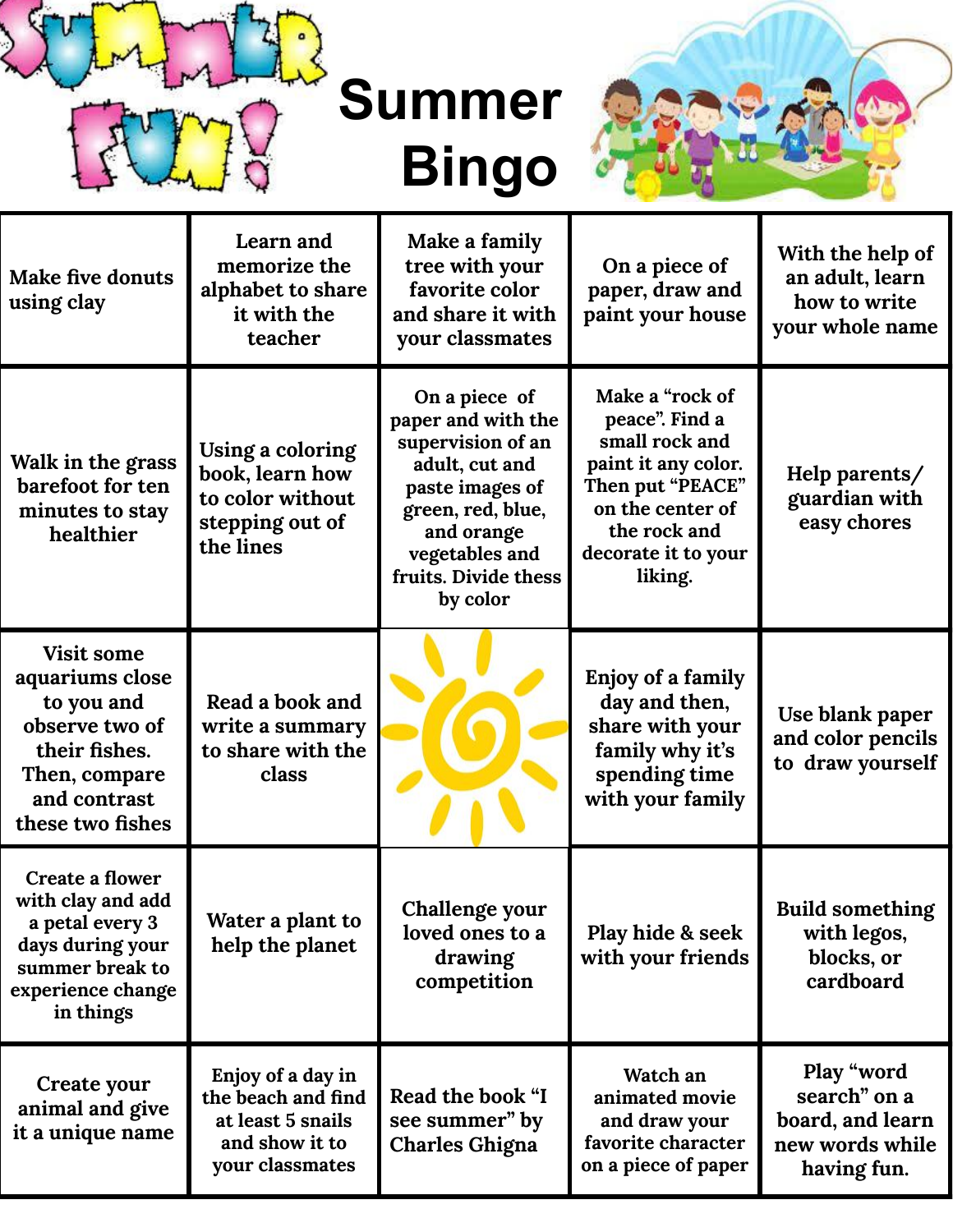

**Summer Bingo**



| Have a drawing<br>competition with<br>your loved ones                                                                                | Learn and<br>memorize the<br>names of five stars<br>and present to the<br>teacher when<br>school starts | Play ball with<br>your friends                                    | With the help of<br>an adult, learn<br>how to jump rope                                                                                          | Watch a movie<br>and write a<br>reflection about<br>your favorite<br>character                                                                                     |
|--------------------------------------------------------------------------------------------------------------------------------------|---------------------------------------------------------------------------------------------------------|-------------------------------------------------------------------|--------------------------------------------------------------------------------------------------------------------------------------------------|--------------------------------------------------------------------------------------------------------------------------------------------------------------------|
| Go on a picnic day<br>at the park and<br>walk barefoot for<br>10 mins to help<br>your body stay<br>healthy                           | Enjoy a day at a<br>pool and create a<br>slide about why<br>it's important to<br>use sunscreen          | <b>Have a YouTube</b><br>karaoke with<br>friends and/or<br>family | On a water<br>bottle, mix water<br>and glitter to<br>create a Glitter<br><b>Bottle Timer</b>                                                     | Make a peace rock.<br>Find a not so small<br>rock and paint it<br>any color. Then<br>put "PEACE" on<br>the center of the<br>rock and decorate<br>it to your liking |
| Create your own<br>animal and give<br>it a unique and<br>specific name for<br>it                                                     | Read a short<br>book and write a<br>summary to<br>share with the<br>class                               |                                                                   | Have an icecream<br>day with your<br>family and play<br>card games. Then,<br>reflect on how<br>important<br>spending time<br>with your family is | Write a journal of<br>your favorite<br>activities during<br>the summer and<br>why they were<br>your favorites                                                      |
| Create a flower<br>with clay and add<br>a petal every three<br>days during your<br>summer break to<br>experience<br>change in things | On a piece of<br>paper, write about<br>your favorite color<br>and how it became<br>your favorite color  | Challenge your<br>loved ones to a<br>drawing<br>competition       | <b>Ride or learn</b><br>how to ride a<br>bike                                                                                                    | Create a house<br>with craft sticks,<br>paint it, and show<br>it to the class<br>when back from<br>break                                                           |
| Eat two<br>vegetables you<br>have not eaten<br>before                                                                                | Water a plant to<br>help the planet                                                                     | Give bread to the<br>ducks at any lake                            | Plant a tree with<br>an adult and take a<br>picture to share<br>with your<br>classmates                                                          | Watch videos on<br>youtube, and<br>learn how to do a<br>hairstyle on<br>yourself                                                                                   |